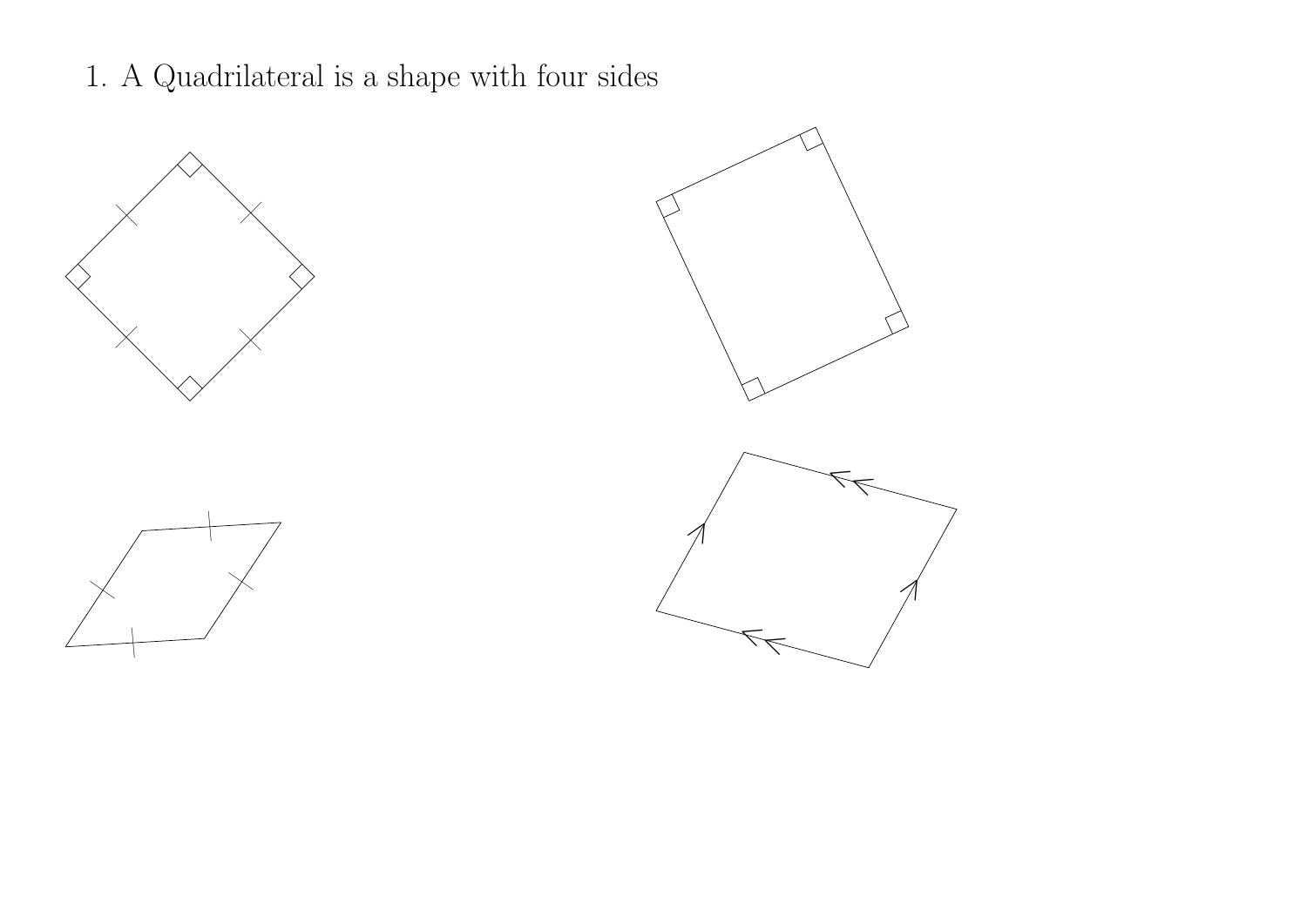2 A rhombus is a quadrilateral with all sides the same length. Which shapes are rhombuses?





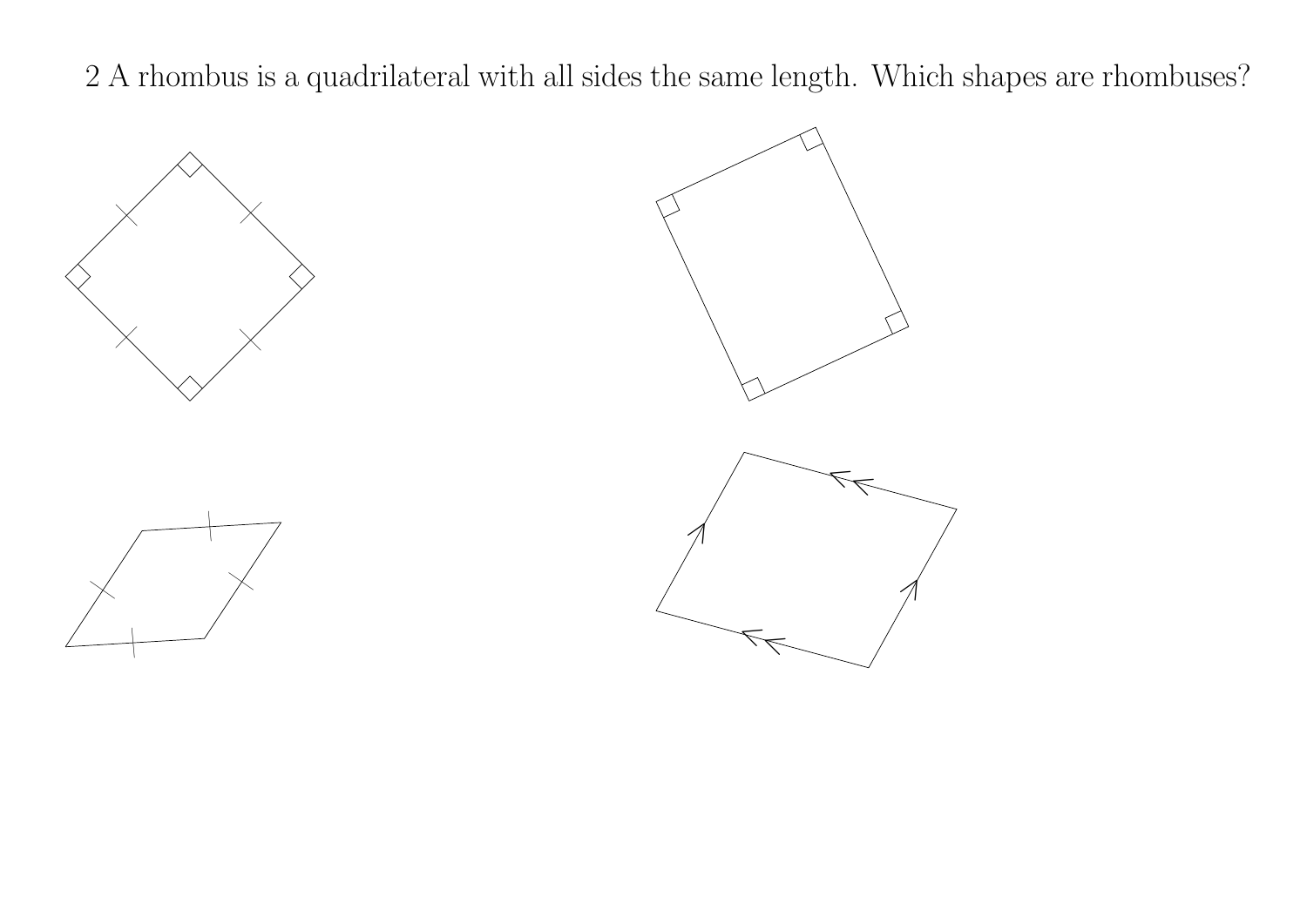3. A rectangle is a quadrilateral with four right angles. Which of the shapes are rectangles?





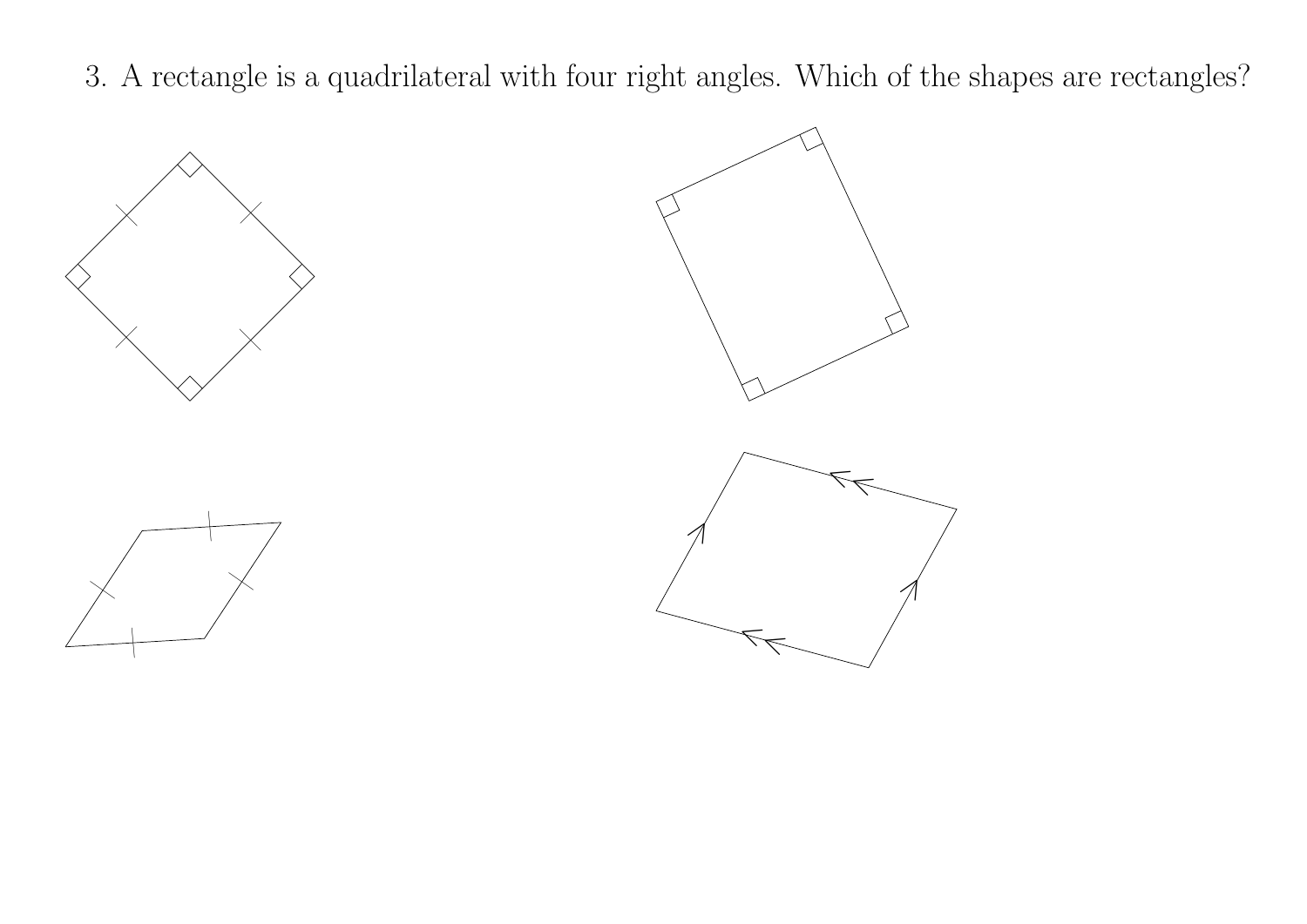4. A parallelogram is a quadrilateral with two pairs of parallel sides. Which of the shapes are parallelograms?





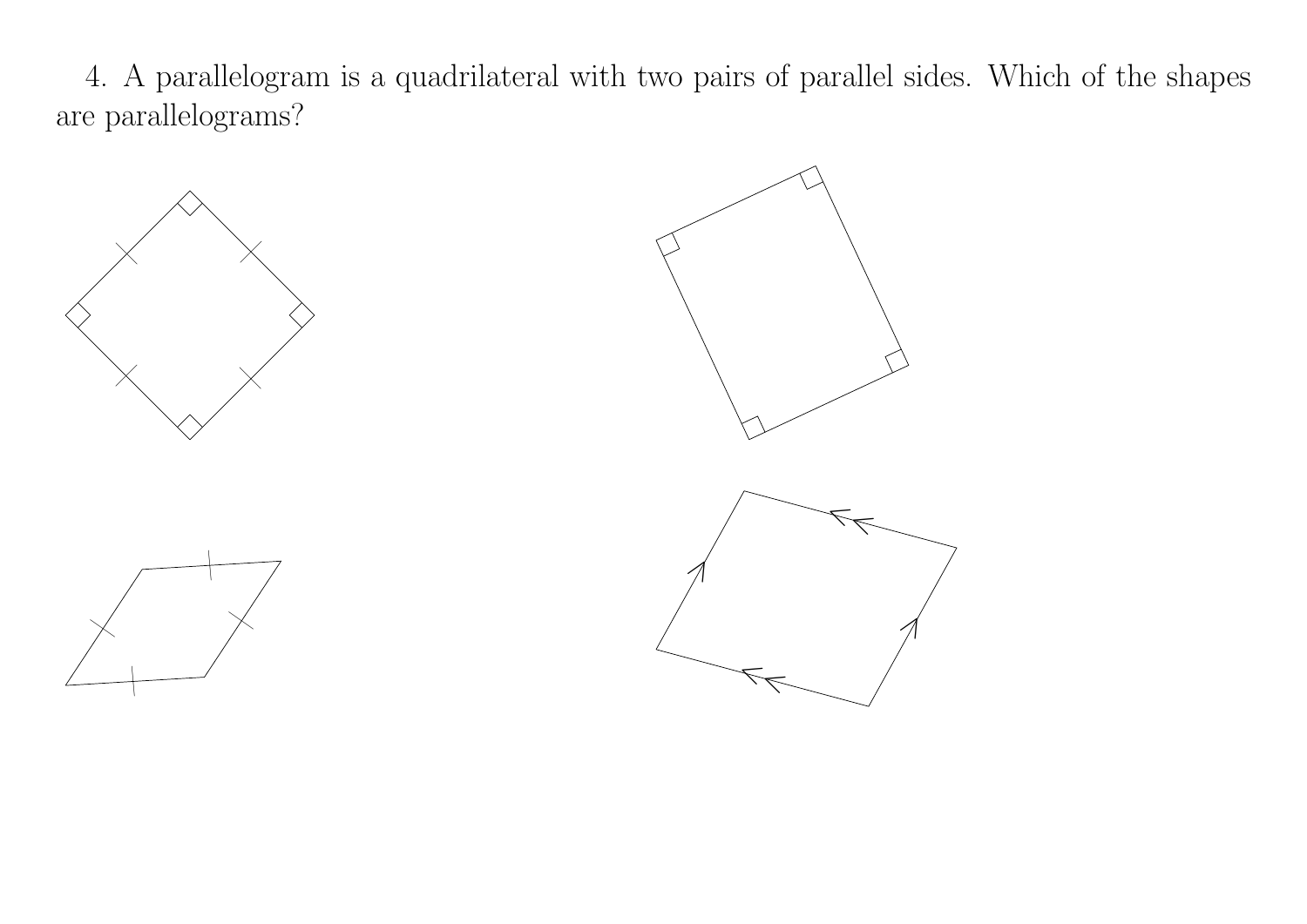5. A square is a quadrilateral with four right angles and all sides the same length. Which of the shapes are squares?



 $\chi$  and  $\chi$  and  $\chi$ 

—

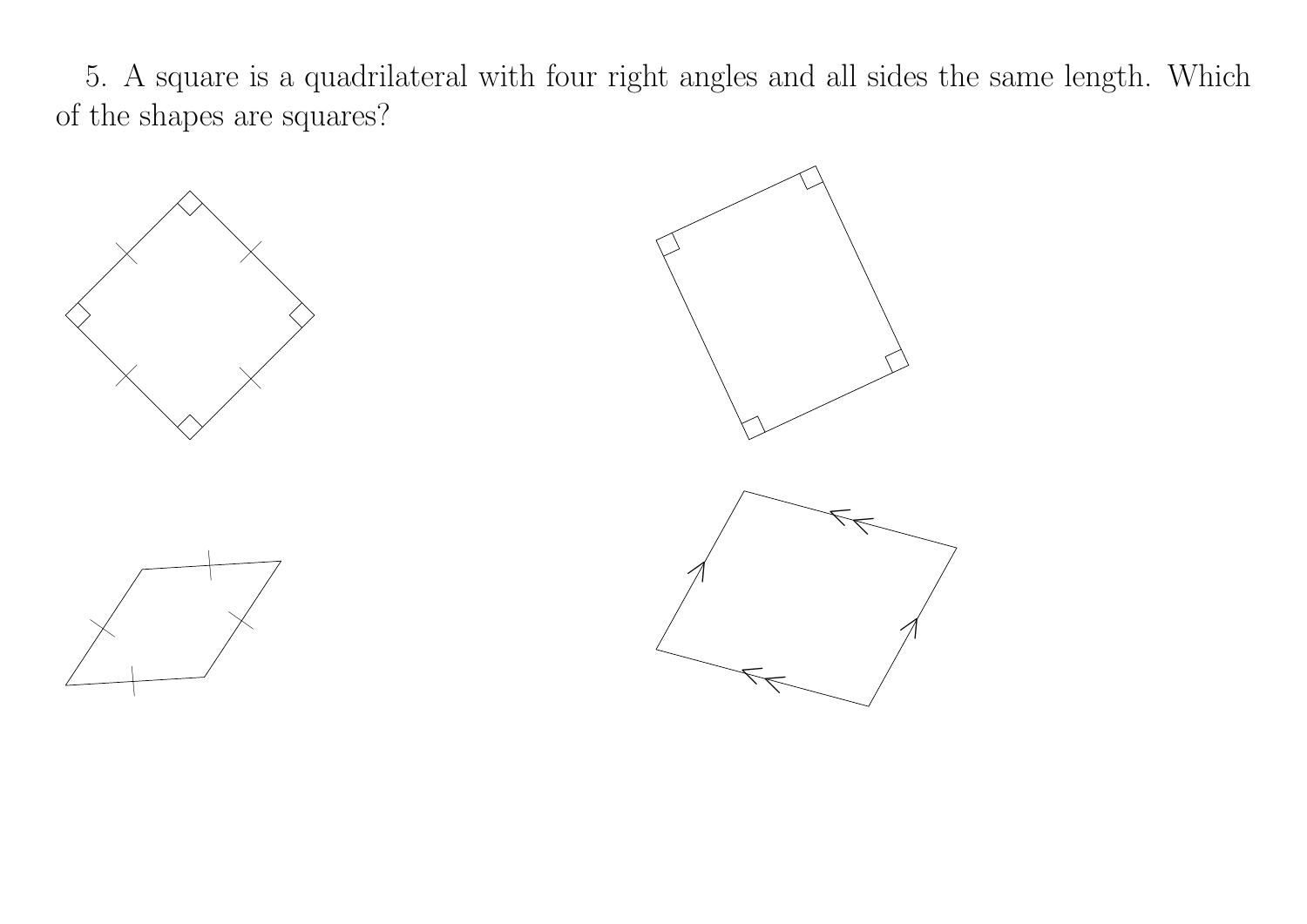6. A kite is a quadrilateral with at least one diagonal line of symmetry. Which of the shapes are kites?

 $\mathcal{A}$ 

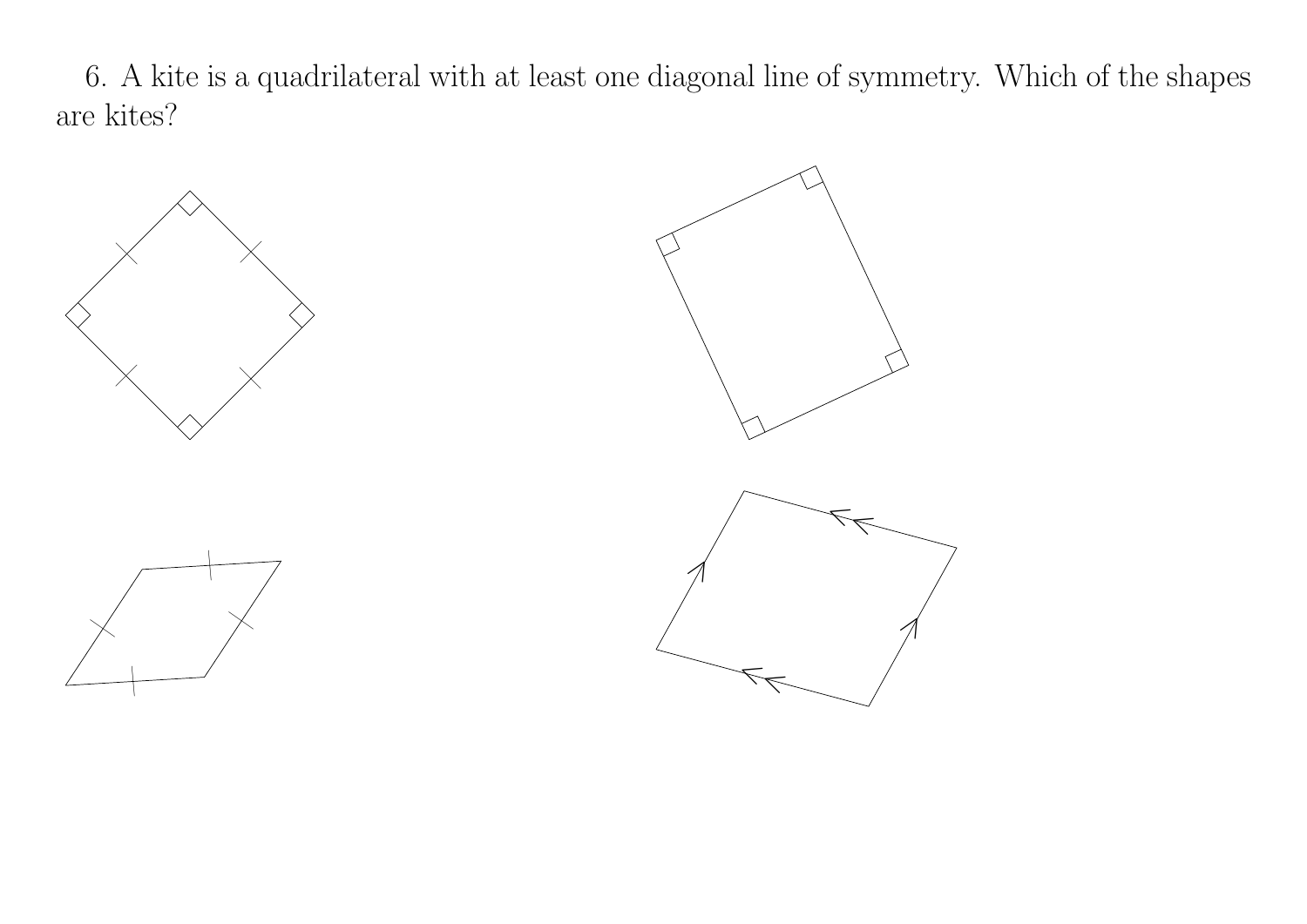7. A trapezium is a quadrilateral with at least one pair of parallel sides. Which of the shapes are trapeziums?





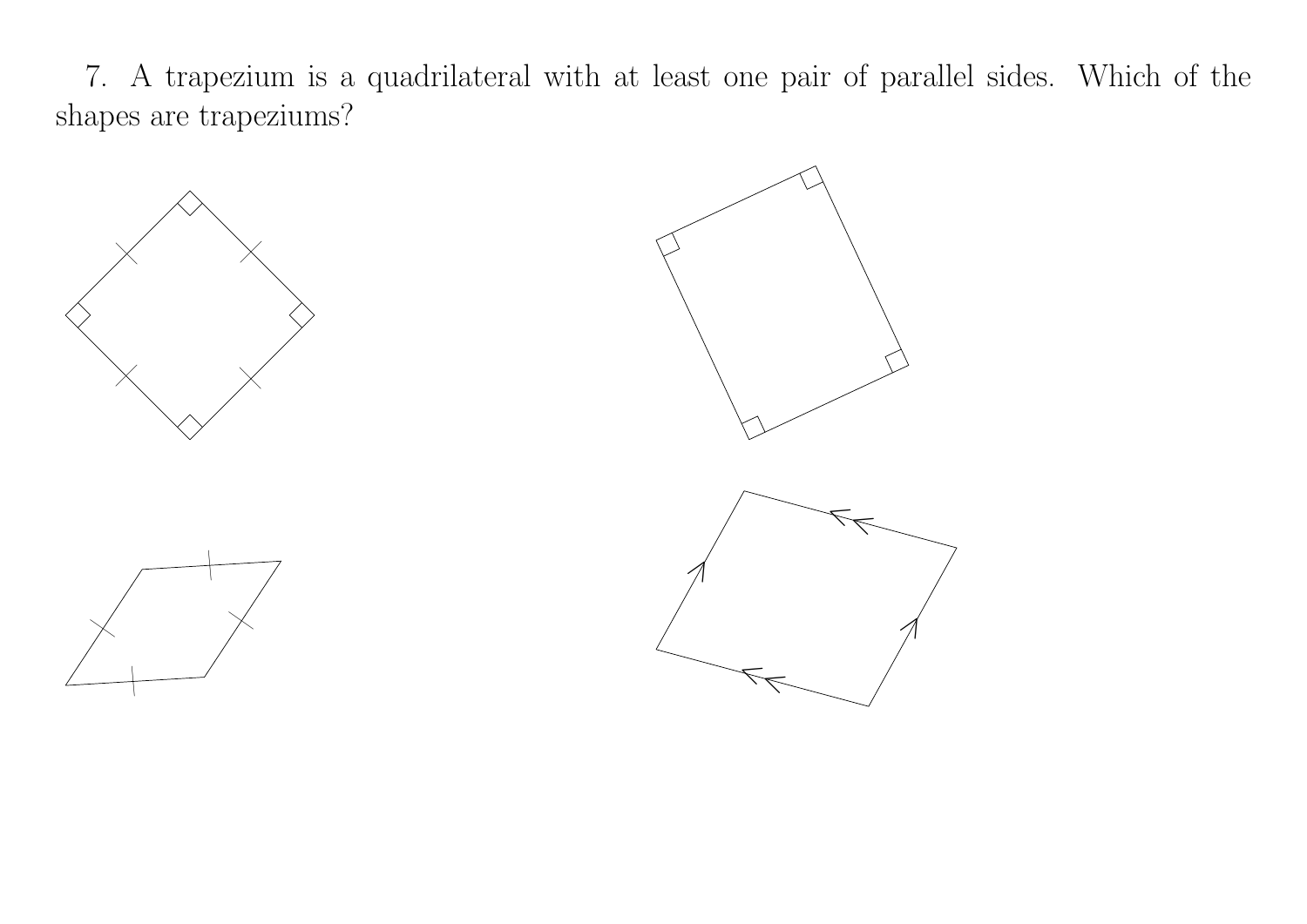8. A rhombus is a quadrilateral with all sides the same length. Which shapes are rhombuses?





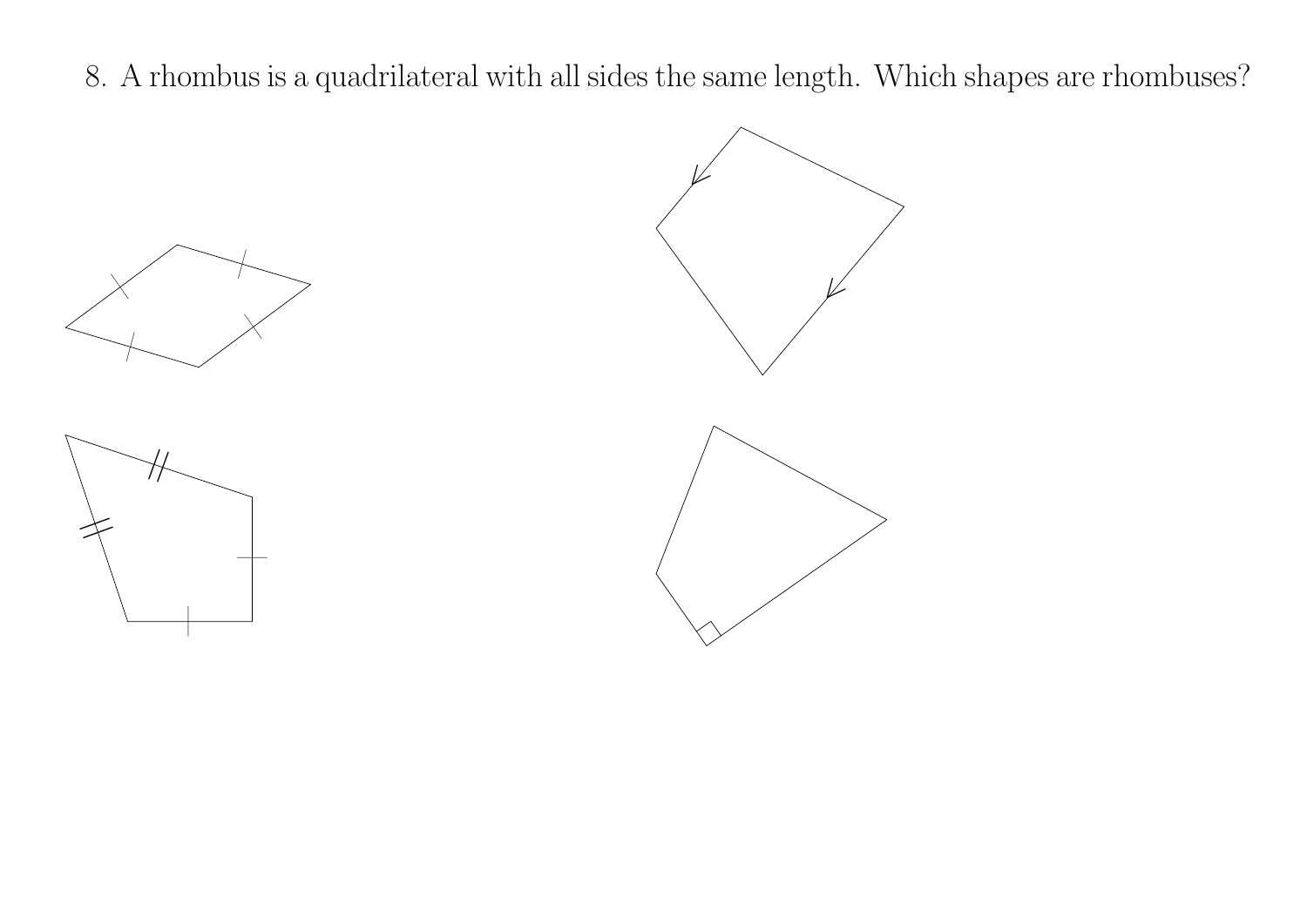9. A rectangle is a quadrilateral with four right angles. Which of the shapes are rectangles?





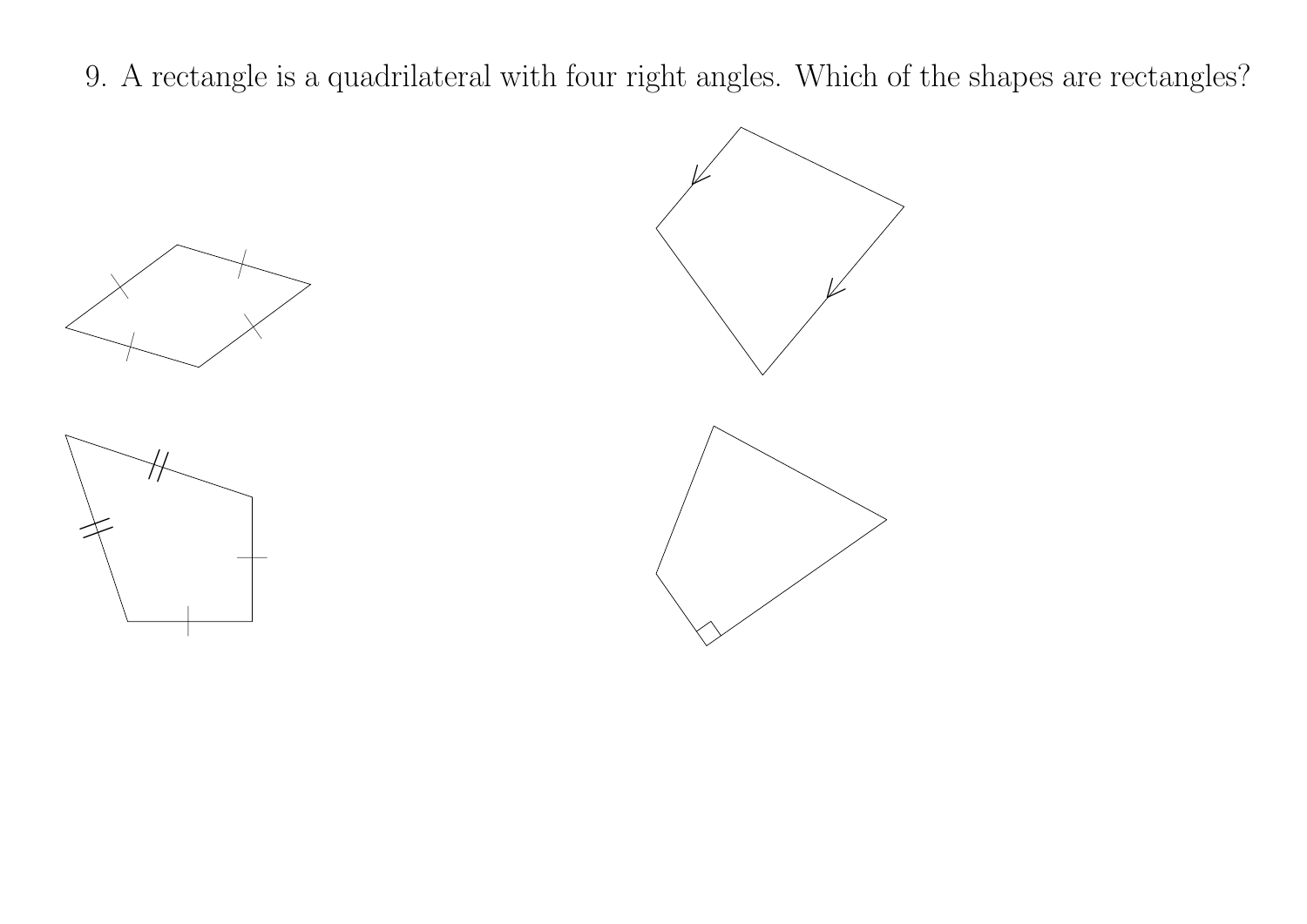10. A parallelogram is a quadrilateral with two pairs of parallel sides. Which of the shapes are parallelograms?





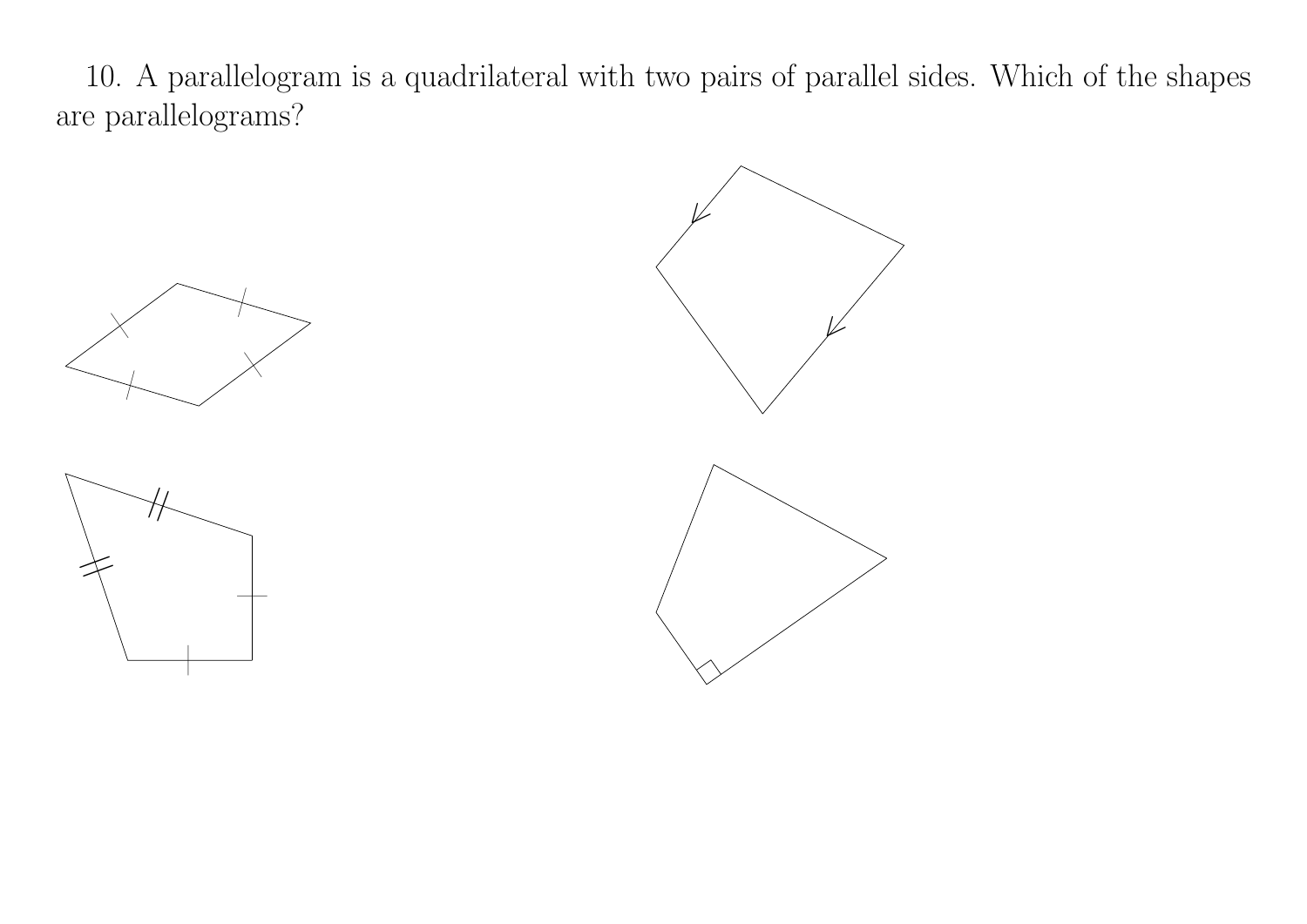11. A square is a quadrilateral with four right angles and all sides the same length. Which of the shapes are squares?





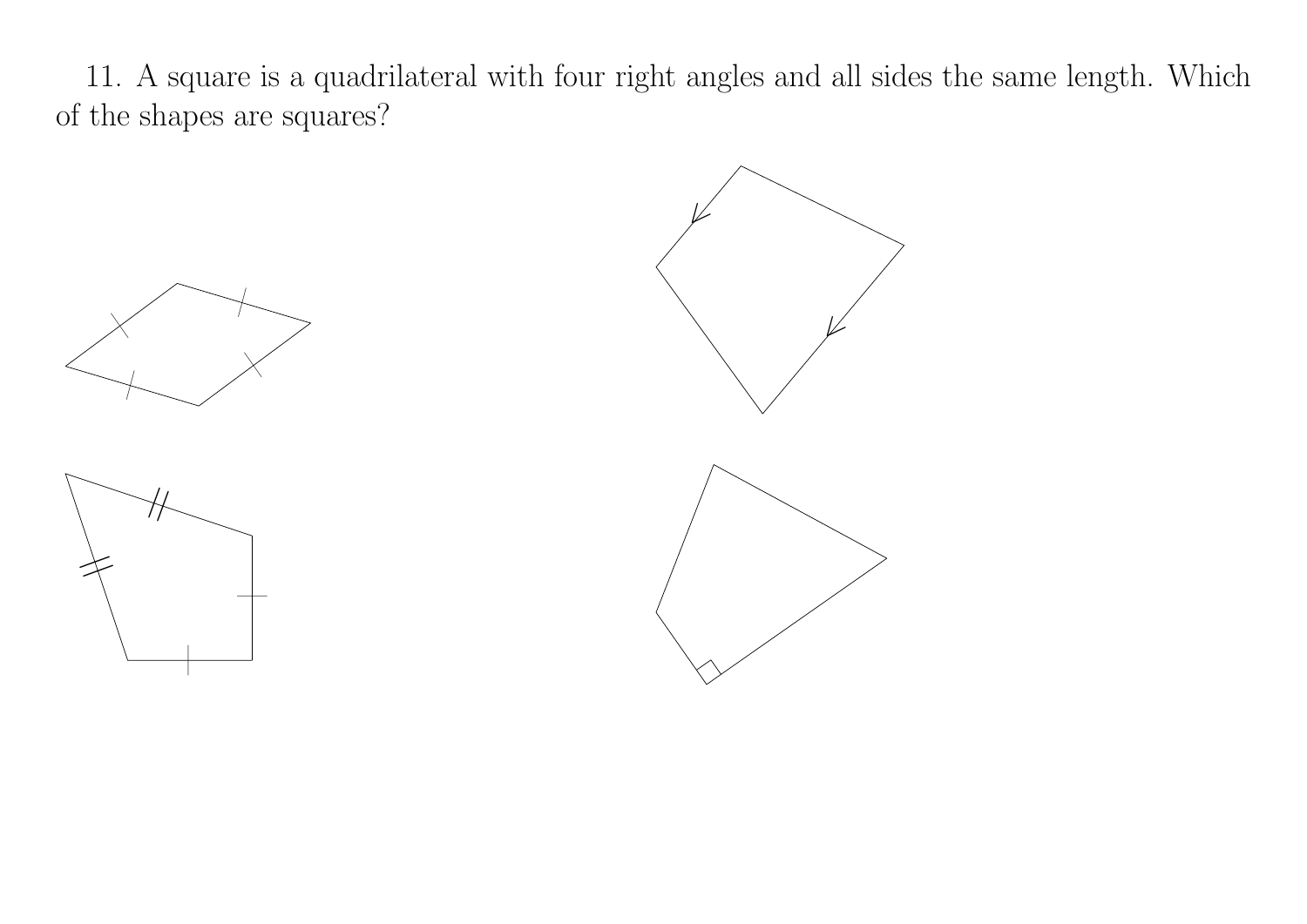12. A kite is a quadrilateral with at least one diagonal line of symmetry. Which of the shapes are kites?